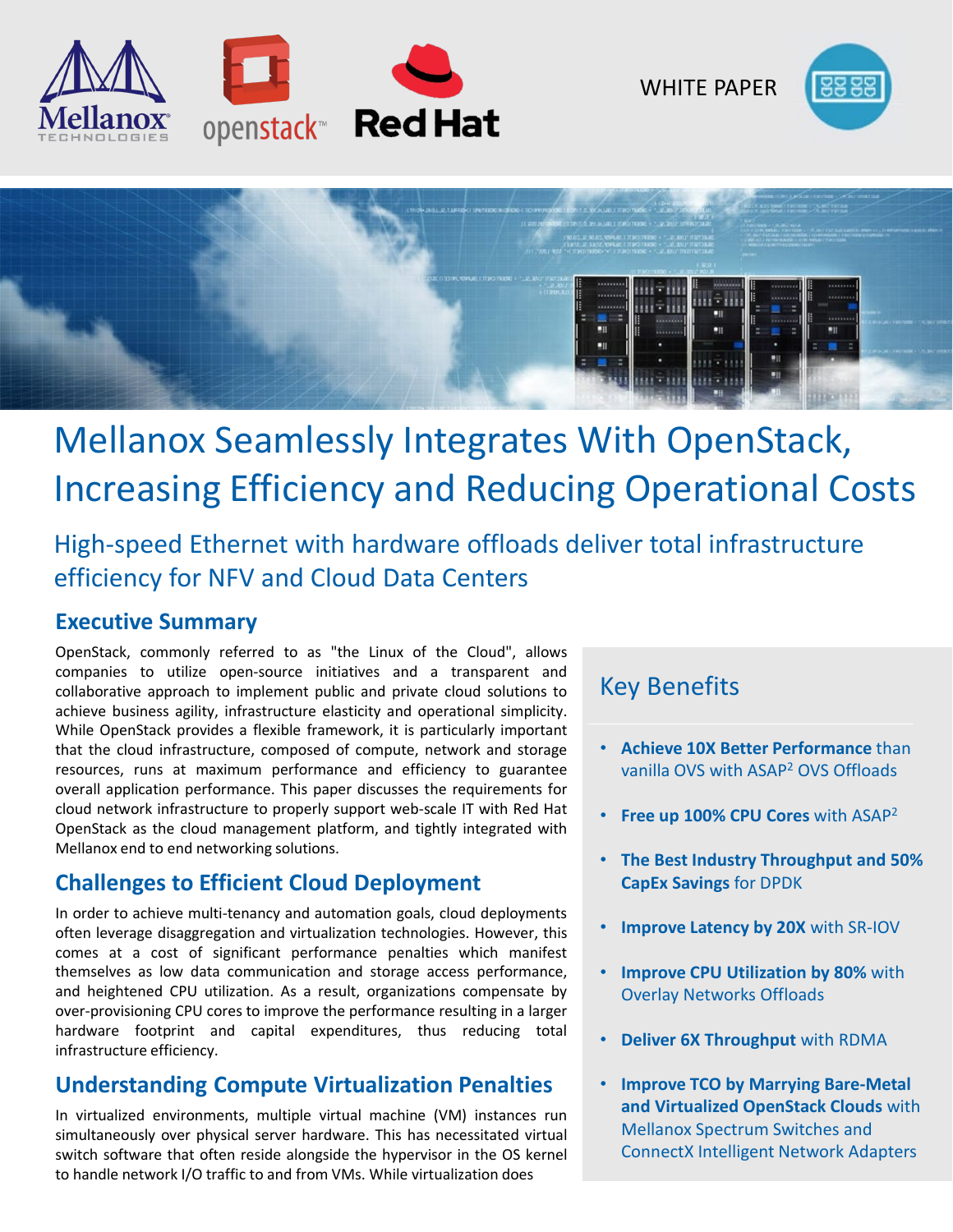

bring flexibility, it also results in significantly degraded I/O performance degradation due to increased layers of processing in software and the CPU is burdened with a majority of the virtual network I/O processing.

#### **Avoid Network Virtualization Penalty**

Overlay tunneling protocols such as VXLAN, NVGRE or GENEV are not all recognized by every server NIC and processing these new packet formats without NIC hardware offload needs to be done by the OS kernel in CPU, resulting in lower and nondeterministic I/O performance and increased CPU load.

#### **Solving Storage Virtualization Penalties**

The TCP/IP protocol stack is not the most efficient to power storage networks. The protocols were designed to incorporate a lot of handshakes between endpoints, and it is almost impossible to offload all protocol handling operations into the NIC hardware. As a result, complex protocol software needs to run in the CPU. These can result in low storage access bandwidth, low IOPS, and high CPU overhead.

To overcome these penalties and achieve ultimate infrastructure efficiency and application performance, cloud operators are looking to implement efficient virtual network solutions that provide excellent virtualization and bypass the TCP/IP stack in processing storage IO to achieve acceleration and efficiency in cloud networks.

## **Mellanox OpenStack Cloud Network Solution**

Through an end-to-end suite of interconnect products of adapters, switches, cable/optics, and associated network driver and management software, Mellanox enables cloud data centers to achieve the highest efficiency through a high-performance, low-latency cloud network with rich network offload with acceleration and automation features. Mellanox can mitigate the above-mentioned penalties, delivering cloud networks that can handle line-rate processing at 10, 25, 40, 50, and 100Gb/s speeds, supporting high-throughput, high-IOPS storage operations, with minimal CPU overhead so that infrastructure resources can be dedicated to actual application workload.

#### **Overcoming Penalties**

Mellanox provides the foundation for efficient cloud infrastructure through disaggregation and virtualization solutions that mitigate performance penalties associated with compute, network, virtualization and storage. This enables cloud applications to run at the highest performance and efficiency. Mellanox achieves higher cloud efficiency through the following solutions; Open vSwitch Offloads

(OVS), OVS over DPDK, Network Overlay Virtualization, SR-IOV, and RDMA.

#### **Increase OVS Efficiency with ASAP2**

Open vSwitch (OVS), vRouter, VPP and Linux Bridge are some of the most popular virtual switch platforms used in OpenStack cloud deployments today. OVS hardware offloads accelerate the traditional slow virtual switch packet performance by an order of magnitude. Essentially, offering the best of both worlds: Hardware acceleration of the data path (fast-path) for high-throughput flows along with unmodified standard OVS control path for flexibility and programming of match-action rules.

Mellanox offers an open source and high performance OVS offload solution called Accelerated Switching and Packet Processing (ASAP<sup>2</sup>). ASAP<sup>2</sup> fully and transparently offloads networking functions such as overlays, routing, security and load balancing to the adapter's embedded switch (e-switch). ASAP2 provides throughput of 66Mpps for small packets and ~line rate performance for large packets while completely freeing up the CPU cores.

ASAP2 is a significant improvement over traditional approaches because it ensures that SDN and network programmability capabilities are maintained, and at the same time, network I/O achieves highest performance on compute nodes. With virtual switch/router being utilized in almost all production OpenStack deployments, it makes sense to use ASAP2 with any virtual switch/router implementation to give a tremendous performance boost in terms of higher packet throughput and lower latencies, and improve cloud efficiency. Mellanox ASAP2 is fully integrated with RHEL 7.5 and Red Hat OSP 13.

#### **The Best Performance for DPDK**

Data Plane Development Kit (DPDK) reduces overhead caused by interrupts that are sent each time a new packet arrives for processing. DPDK implements a polling process for new packets to achieve the key benefits of significantly improving processing performance while eliminating PCI overhead and maintaining hardware independence. Although DPDK technology consumes CPU cycles, Mellanox ConnectX-5 adapters offer the industry's highest bare-metal packet rate of 139 million packet per second for running OVS or VNF cloud applications over DPDK. Mellanox DPDK is fully Red Hat supported for RHEL 7.5 and OSP 13.

## **Network Virtualization with VXLAN Offload, and VTEP Gateway**

Mellanox started offloading VXLAN protocol processing to the NIC since the ConnectX-3 generation of NICs. The VXLAN Offload feature enables the NIC to handle stateless processing of VXLAN packets such as checksum calculation,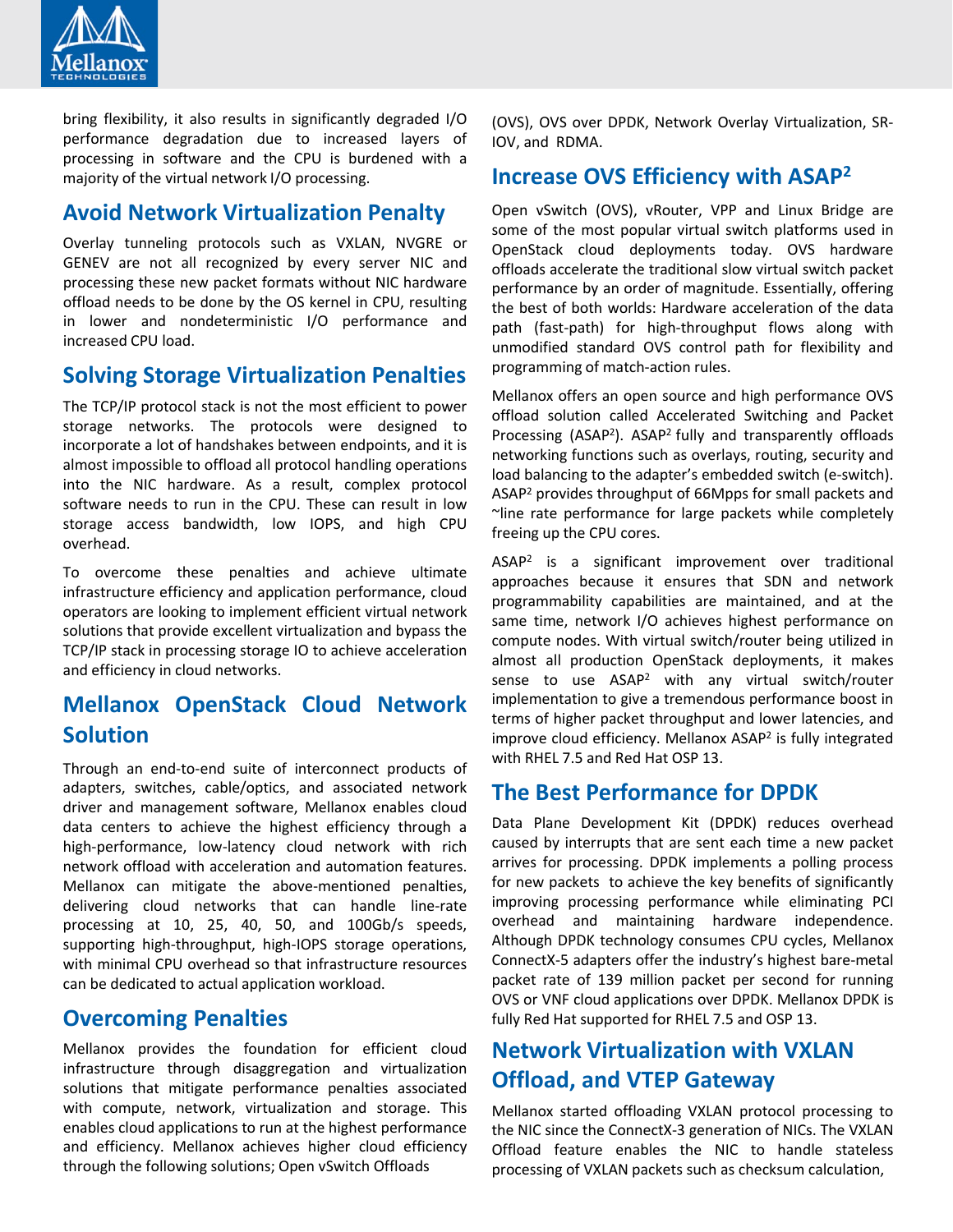



**Figure 1. Comprehensive OS Integration for Mellanox Switch and Adapter**

Receive Side Scaling (RSS), Large Segmentation Offload (LSO), etc, significantly improving throughput and latency performance, and reducing CPU overhead associated with overlay packet processing. In addition to VXLAN, Mellanox NICs also support offload of other overlay encapsulation protocols such as NVGRE and GENEVE.

Oftentimes VXLAN networks needs to communicate with other networks such as VLAN networks that supports bare metal servers, or wide area networks for data center interconnect, and North-South user traffic. This necessitate VXLAN Tunnel Endpoint (VTEP) gateway which allow to connect VXLAN networks to other type (i.e., VLAN) of networks. Mellanox Spectrum switches support VTEP gateway functionality in hardware, ensuring highest performance when heterogeneous networks in the cloud communicate with each other.

#### **Overcome Compute Virtualization Penalty with SR-IOV**

Single Root I/O Virtualization (SR-IOV) allows a device, such as a network adapter, to separate access to its resources among various PCIe hardware functions. This allows traffic streams to be delivered directly between the virtual machines and their associated PCIe partitions, giving applications direct access to the I/O hardware. As a result, the I/O overhead in the software emulation layer is eliminated. SR-IOV enables VMs to achieve network performance that is nearly the same as in non-virtualized environments.

Mellanox NICs support basic SR-IOV as well as advanced features such as SR-IOV High Availability (HA) and Quality of Service (QoS). SR-IOV HA provides a redundancy mechanism for VFs by using Link Aggregation Group (LAG) to bind two VFs from two different port on the same NIC together, and exposes the bundle as one VF to the VM. When one VF in the bundle fails, the other VF continues forwarding traffic without affecting VM I/O operations.

## **Overcome Storage Virtualization Penalty with RDMA/RoCE**

The large overhead associated with stateful protocols such as TCP dictates that it is not an ideal transport protocol for software defined scale-out storage applications, especially when storage media gets faster as it transitions from hard disks to solid-state drives (SSD) to Non-Volatile Memory (NVM). Remote Direct Memory Access (RDMA), on the other hand, is a protocol designed for high-speed links within data center environment that can overcome the inefficiencies of TCP. RDMA can run over InfiniBand (IB) or over Converged Ethernet (RoCE). RDMA kernel bypass, read and write network semantics and full transaction offload to RDMA capable NIC devices guarantee the highest possible throughput, lowest latency, and minimal CPU overhead, making it ideal for storage access. Typically RDMA over Converged Ethernet (RoCE) requires the network to be configured for lossless operation, however, Mellanox has recently enhanced RoCE with built-in error recovery mechanisms. While a lossless network has never been a strict requirement, customers typically configure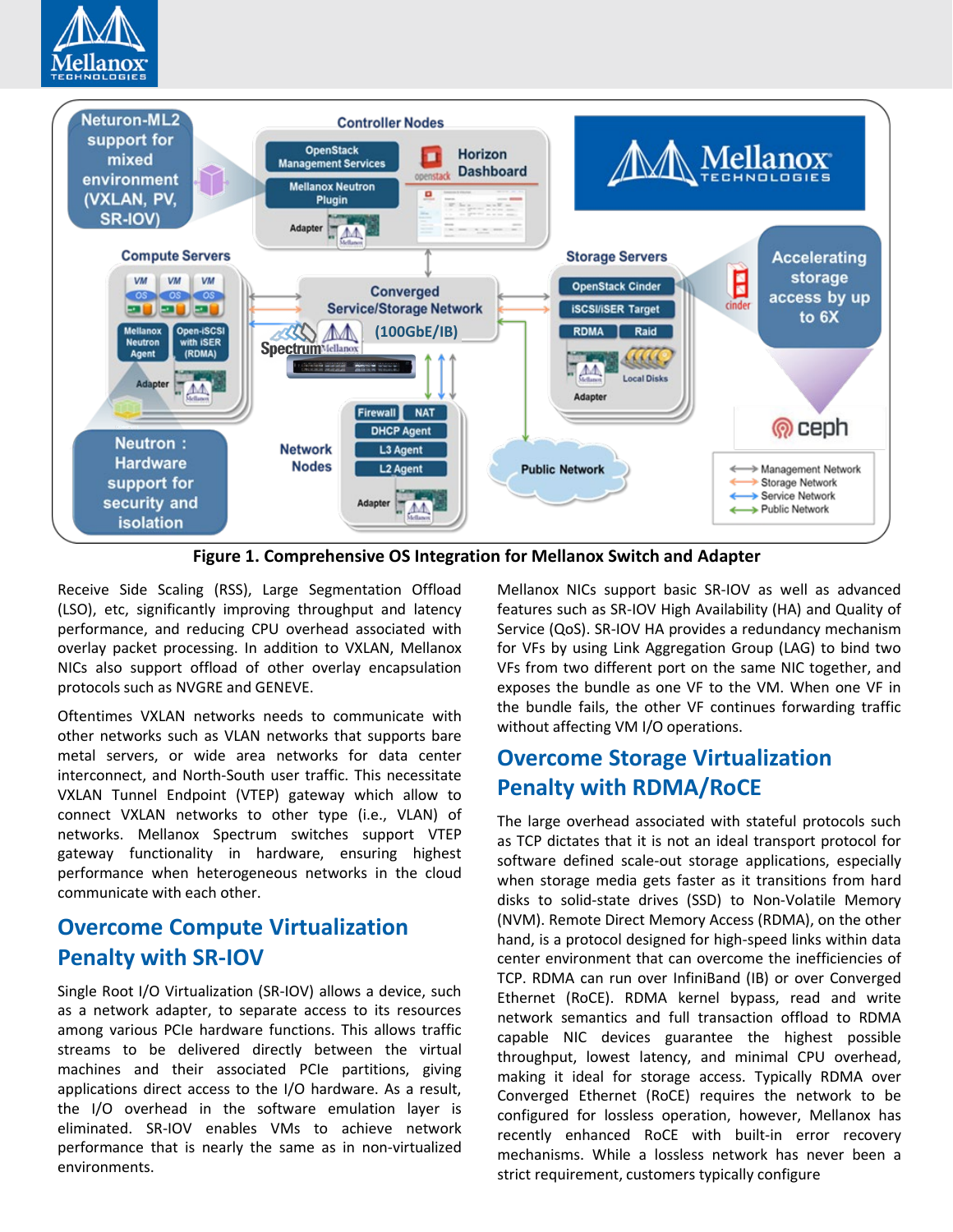

Mellanox provides Remote Direct Memory Access (RDMA) capabilities to improve storage performance by up to 6X as compared to conventional adapters without RDMA support

their networks to prevent packet loss and ensure the best performance. With this new version, RoCE can be deployed on ordinary, Ethernet networks. By utilizing RDMA or RoCE, virtual servers can achieve much higher I/O performance because the majority of packet processing is offloaded to the NIC. This further enables increased performance, improved latencies and significantly reduced CPU overhead. The net effect is an improvement of overall server and application efficiencies.

#### **Open Composable Networks**

The goal of Mellanox is to enable OpenStack deployments with a fully integrated suite of high-performance, highly programmable networking components including switches, network adapters, optical modules and cables. The key to being open and composable is to support open APIs and standard interfaces, as well as disaggregating hardware from software and allowing choice of network operating systems. Mellanox embraces this open philosophy, which completely and truly frees organization from vendor lock-in, all the way down to the switch silicon level. Mellanox Spectrum switching silicon offers a choice of popular open network operating systems like Cumulus, Sonic, and Mellanox Onyx while providing best in class hardware that delivers zero packet loss, fair traffic distribution and more predictable

application performance compared to merchant silicon in other switch offerings. Mellanox NEO™, networking orchestration and management software, is a powerful platform for management, monitoring, and visualization of scale-out networks.

#### **OpenFlow On Spectrum Switches**

Mellanox Spectrum™ switches are fully open, without locking of cables or features. All features are available including IP unnumbered BGP for the underlay and VTEP for the overlay, with controller integrations or EVPN. Spectrum is Mellanox's 10/25/40/50 and 100Gb/s Ethernet switch that is optimized for SDN to enable flexible and efficient data center fabrics with leading port density, low latency, zero packet loss, and non-blocking traffic flow.

From the ground up, starting at the switch silicon level, Spectrum is designed with a flexible processing capacity so that it can accommodate a programmable OpenFlow pipeline that enables packets to be sent to subsequent tables for further processing, and allows metadata to be communicated between OpenFlow tables. In addition, Spectrum is an OpenFlow-hybrid switch that supports both OpenFlow operation and normal Ethernet switching operation simultaneously. Users can configure OpenFlow at port level, assigning some Spectrum ports to perform OpenFlow based packet processing operations and others to perform normal Ethernet switching operations. Spectrum can even mix and match algorithms on the same switch port by using a classification mechanism to direct traffic to either the OpenFlow pipeline or traditional Ethernet processing.



**Figure 2. Mellanox's Comprehensive Cloud Partner Ecosystem**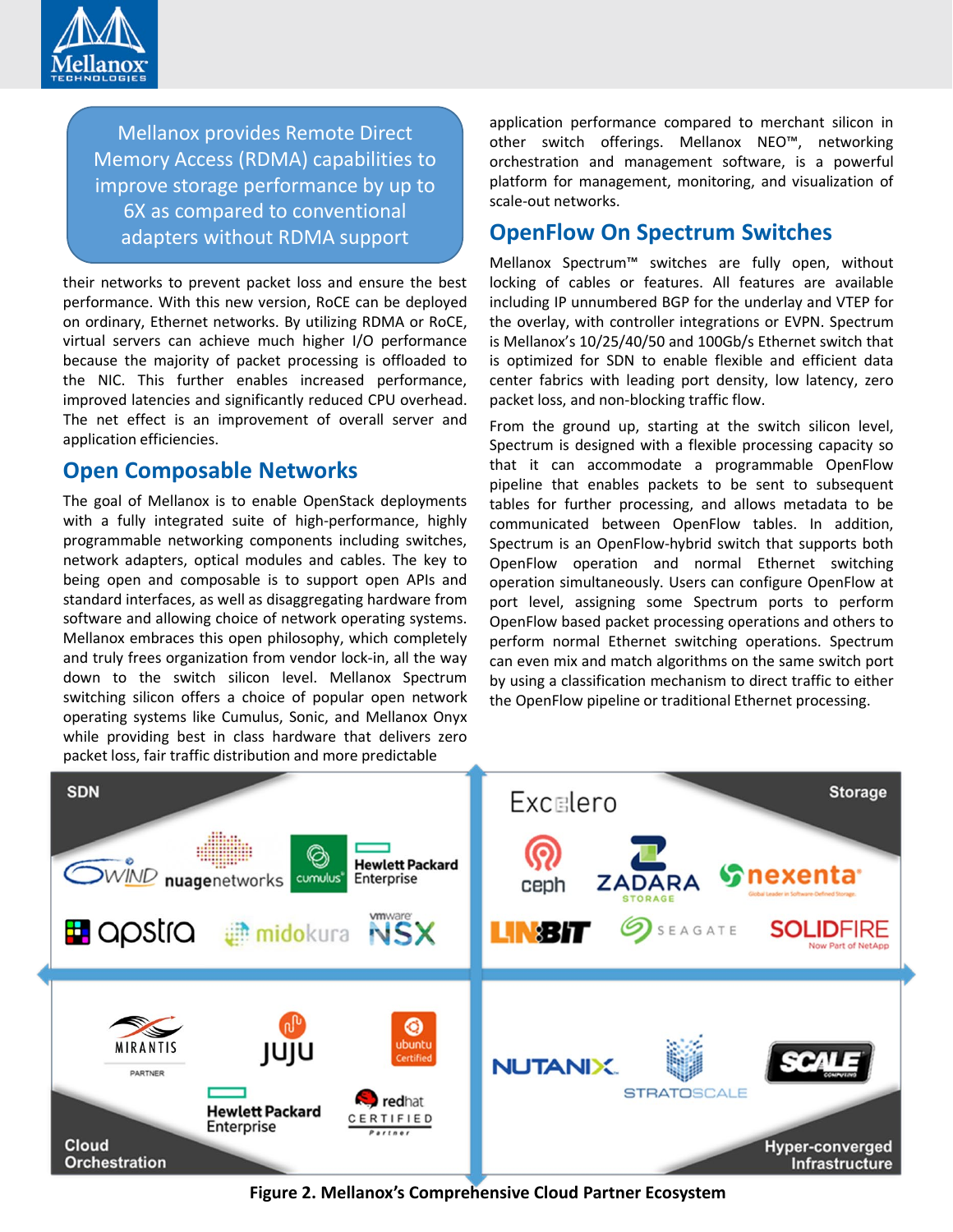



#### **Figure 3. Mellanox's OpenStack VTEP Integration for Virtualized and Bare-Metal Clouds**

#### **VTEP Support In Spectrum Switches**

There is a need for VXLAN Termination End Point (VTEP) to connect bare-metal servers to the virtual networks in OpenStack. This is best handled by the switch hardware as opposed to on the Hypervisor which can create a bottleneck in the OVS. VTEP can be implemented on Spectrum to offload overlay network technologies such as VXLAN, NVGRE or Geneve. Hardware VTEPs, like the ones deployed by Spectrum can achieve higher performance but pose added complexity on a ToR switch since there is a need for the switch to be VM-aware, which requires a large forwarding table be maintained for VM Mac address or VLAN to VXLAN translations. For this reason a high performance switch like Spectrum is required. Mellanox Spectrum supports VTEP gateway functionalities which make it ideal to be deployed as:

- Layer 2 VTEP gateway between virtualized networks using VXLAN and non-virtualized networks using VLAN in the same data center or between data centers. Layer 2 VTEP gateway to provide high-performance connection to virtualized servers across Layer 3 networks and enable Layer 2 features such as VM live migration (VMotion). On virtualized server hosts, where the NIC does not have VTEP capability or software VTEP can't meet the network I/O performance requirement, the VTEP can be implemented on Mellanox Spectrum ToR.
- In some cases, the application running in the VM may desire to use advanced networking features such as Remote Direct Memory Access (RDMA) for inter-VM communication or access to storage. RDMA needs to run in SR-IOV mode on virtualized servers and in cases when Mellanox NIC is not present, the VTEP is best implemented in the ToR. Mellanox Spectrum is the ideal switch to build an ethernet storage fabric. It leverages the speed, flexibility, and cost efficiencies of Ethernet with the best switching hardware and software packaged in ideal form factors to provide performance, scalability, intelligence, high availability, and simplified management for storage.
- Layer 3 VTEP gateway that provides VXLAN routing capability for traffic between different VXLAN virtual networks, or for north-south traffic between an VXLAN network and a VPN network or the Internet. This feature is supported in Spectrum hardware with cumulus network operating system.

Overlay SDN can be deployed to achieve network virtualization and automation without requiring upgrades of physical networking equipment, more specifically, network devices that are NOT the VTEPs. Beyond the virtualized environment with VXLAN/NVGRE/GENEVE, there are often Bare Metal Servers (BMS) or legacy networks that can only use VLAN, or North-South traffic that goes out to a VPN